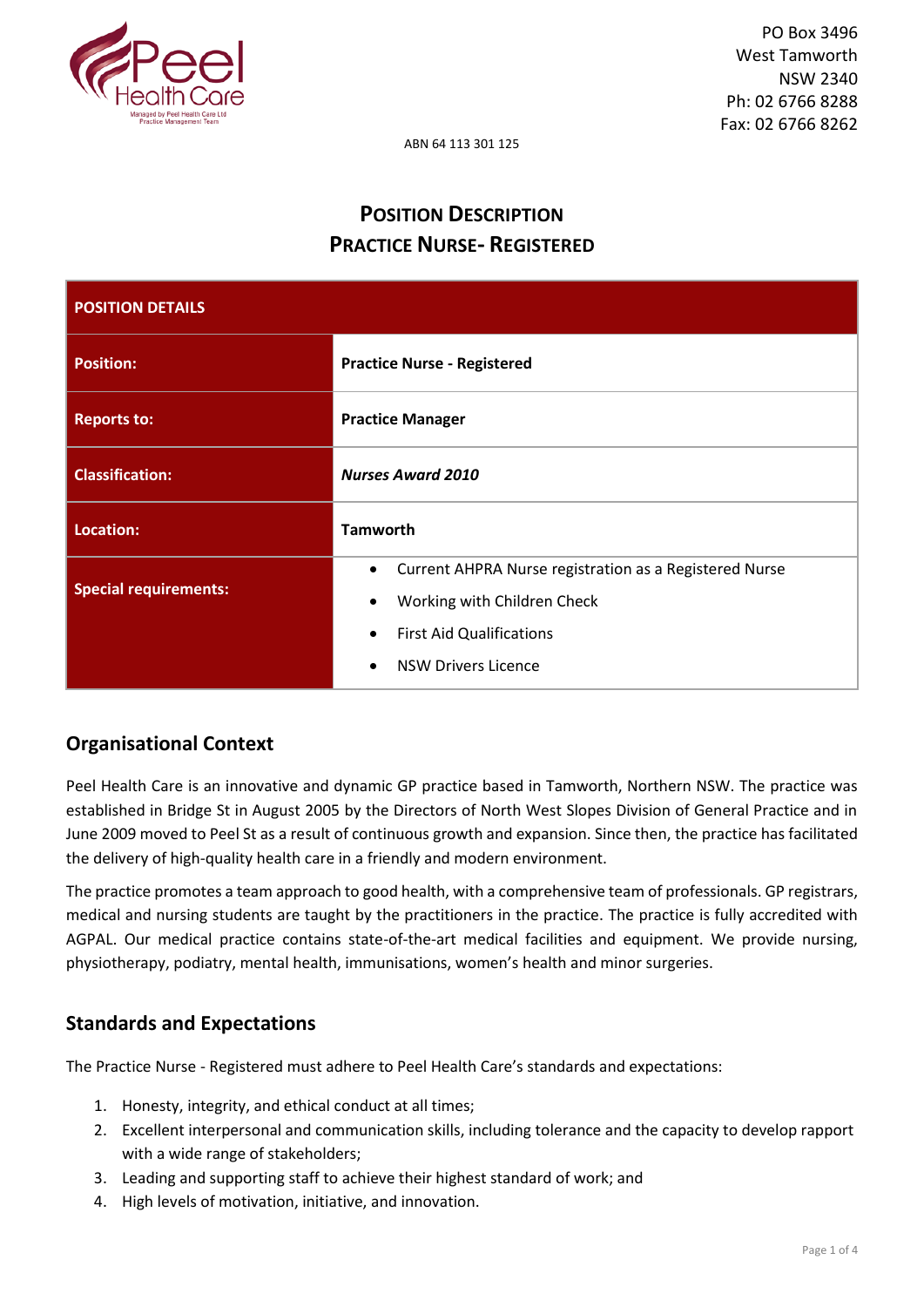

ABN 64 113 301 125

# **Position Profile**

The Practice Nurse- Registered at Peel Health Care is responsible for delivering quality health care to patients of the practice through the provisions of nursing services. The Practice Nurse will work as part of a team of Nurses to support Medical Practitioners in all areas of General Practice.

# **Accountability**

The Practice Nurse- Registered will report directly to the Nurse Coordinator / Practice Manager and will be accountable for assisting with all designated activities in line with company policies, procedures, and regulatory and legislative requirements. They will also be expected to operate both autonomously and in a team environment within their scope of practice, ensuring they keep the Nurse Coordinator / Practice Manager and relevant staff, briefed throughout. They will strive to exceed quality work standards and client service satisfaction levels.

## **Key Responsibilities**

### *Key responsibilities include:*

- Assisting Medical Practitioners in delivering clinical services, including:
	- o Patient triage
	- o Acute assessment of patients
	- o First aid assistance with emergency procedures
	- o Suture removal and wound management
	- o Assistance with minor procedures
	- o ECGs
	- o Ear syringing (Accredited Nurses only)
	- o Spirometry
	- o Blood sugar levels
	- o Injection and medication administration
	- o INRs
	- o Urinalysis
	- o Cervical screenings (Accredited Nurses only)
	- o Diabetes clinics
- Undertake Health assessments including over 75s, 45-49 year, DVA, ATSI and assisting with workplace and pre-employment health checks
- Daily co-ordination of treatment areas, including: stock control, sterilization, general maintenance and care of medical instruments and equipment
- Improve health outcomes by contributing to and enhancing the management and prevention of ill health through:
	- $\circ$  Identification of key practice patient populations (e.g. diabetics, asthmatics, elderly)
	- o Implementing health assessments and care plans
	- o Dissemination of patient education such as information leaflets, videos and posters
	- o Provision of advice (e.g. medications, contraception, diet, lifestyle)
	- o Patient advocacy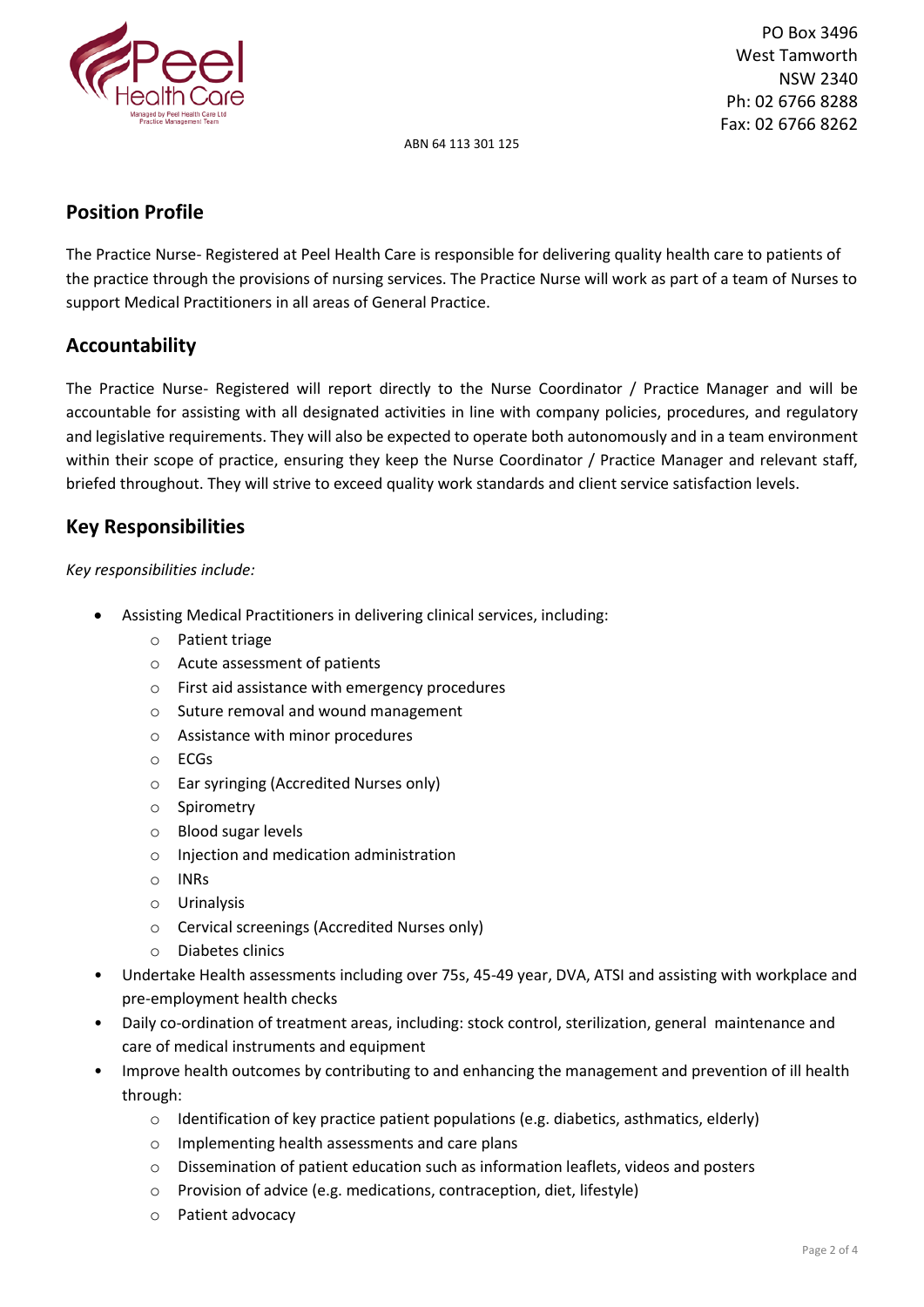

#### ABN 64 113 301 125

- o Understanding of Medicare item numbers
- Adhere to relevant standards and legislative requirements related to:
	- o Infection control/sterilization including maintaining procedures for disposal of clinical waste and sharps, ordering of protective equipment and maintaining spills kit
	- o Cold chain monitoring
	- o Efficient and accurate computerized data entry
	- o Workplace health and safety
	- o Monitoring/ordering of stock, samples and supplies, including S8 drug register
- Liaise with other care providers to deliver optimal health outcomes for practice patients, such as:
	- o Emergency services
	- o Medical representatives
	- o Community Health centers
	- o Aged Care Assessment Teams
	- o Hospital
	- o Home visiting services
- Participating in meetings, staff training, development programs and performance appraisals.
- Reporting of equipment failure and issues relating to Workplace Health and Safety.
- Strictly observing the principals of confidentiality and security of patient notes and company information.
- Adhere to and encourage PHC Ltd company values at all times.
- Other duties as required consistent with the Practice Nurses skills and qualifications

### **Workplace Health and Safety (WHS):**

Contributing to a safe and healthy workplace by:

- Following WHS instructions, policies and procedures;
- Reporting accidents and hazards and addressing potential risks;
- Working to ensure both your own and others' safety; and
- Actively participating in WHS meetings, suggesting improved risk and hazard mitigation.

| <b>Prepared by:</b>           | HR Consultant - Pinnacle People Solutions |
|-------------------------------|-------------------------------------------|
| <b>Approved by:</b>           |                                           |
| <b>Date Approved/Updated:</b> |                                           |